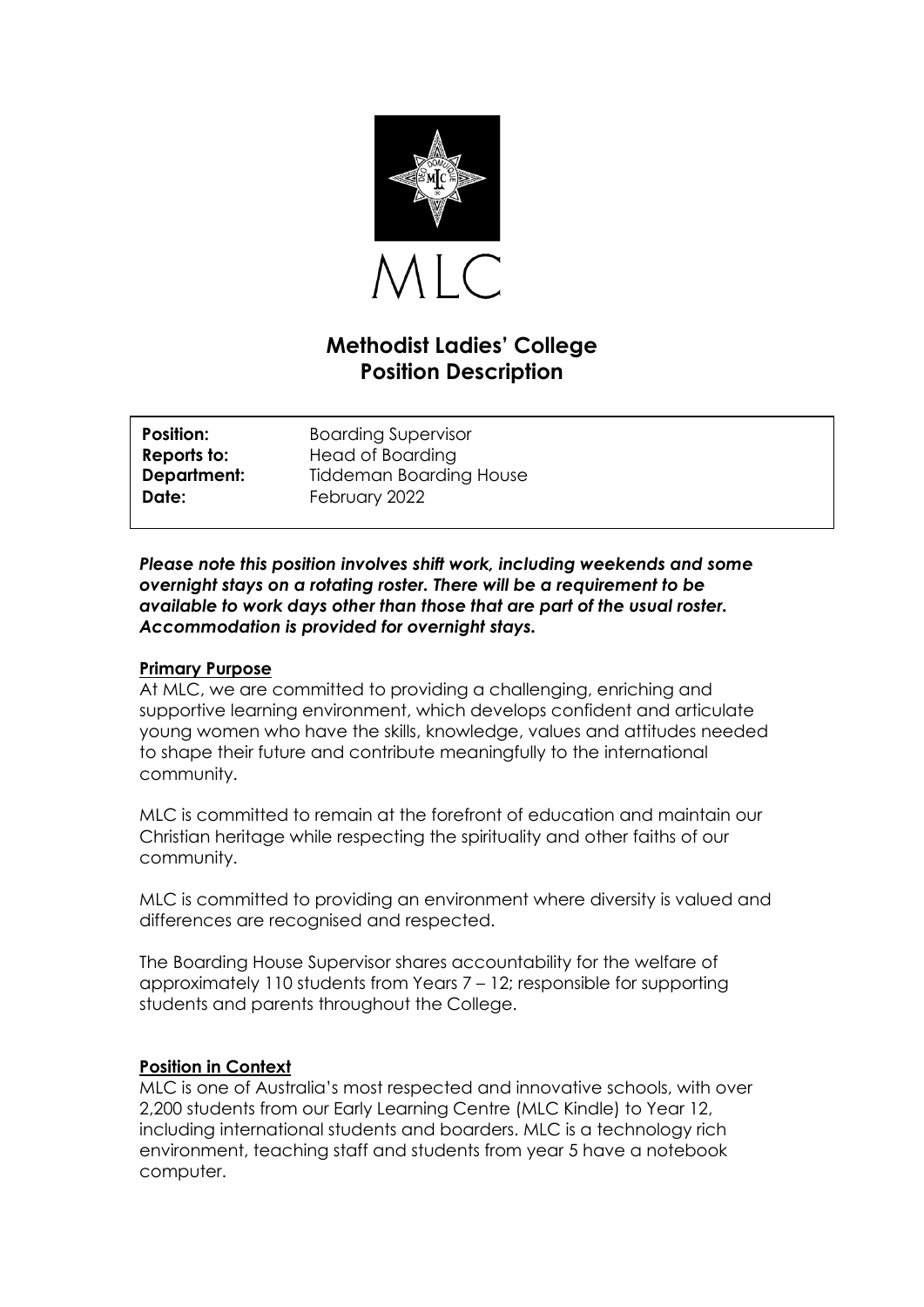MLC is comprised of four relatively autonomous schools: Junior School (MLC Kindle – Year 6), Junior Secondary School (Years 7 and 8), Middle School (Years 9 and 10) and Senior School (Years 11 and 12). Years 7 to 12 teachers are expected to teach across at least two schools. The Senior School program offers a comprehensive curriculum including the Victorian Certificate of Education (VCE), International Baccalaureate (IB) and Vocational Education and Training (VCE - VET). Teachers may be expected to teach across these programs.

Tiddeman House is one of Australia's most respected and established Boarding Houses. Our underlying philosophy is to empower boarders to take charge of their own learning, resulting in confident young women who create their own future. There are approximately 110 boarders from country and regional Australia and overseas. The Boarding House is situated onsite in a heritage building.

#### **Key Contacts**

#### **Internal**

Health Centre staff, Special Services, School Counsellors Four Schools – MLC day staff where relevant Maintenance, Cleaning, Security ESS staff throughout the College

#### **External**

**Parents** Local Support Persons

#### **Major Duties and Responsibilities**

Direct responsibility for the supervision and oversight of a boarding cohort, including overall accountability for their wellbeing, pastoral and academic care. To be the first point of contact for parents, Local Support Persons and Day School staff regarding boarders in the cohort.

Whilst responsible for managing a specific cohort, Supervisors have shared responsibility and work together to ensure efficient and active supervision, quality care and pastoral support to all boarders in the House. Supervisors are supported by Senior Staff Members and Boarding House Nurses who should be consulted where necessary.

### **Leadership and Coordination of Year Level**

- Responsible for proper and effective functioning of the boarding house as whole whilst on duty.
- Ensuring smooth running of the allocated year level, establishing boarding house routines and ensuring boarders adhere to them.
- Organise regular cohort meetings and 1-1 meetings with boarders in the year level.
- Proactively monitoring the accurate and timely processing of students' leave arrangements.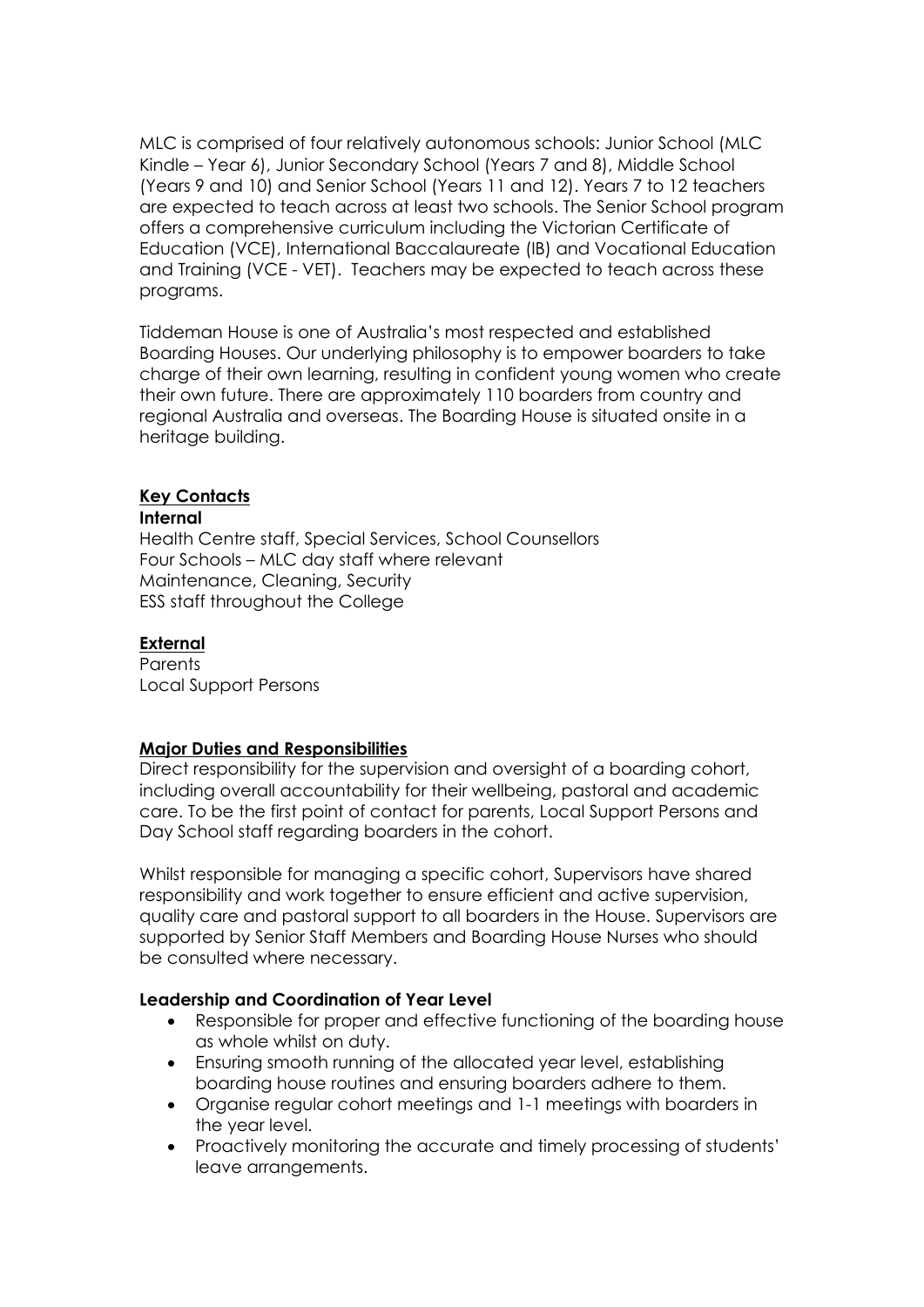Support boarders in developing healthy routines regarding study, extracurricular activities and self-care.

- Ensuring cohorts contribute to events, including National Boarding Week, Gratitude Week, Boarders' Play, Boarders' Social and other special events.
- Ensure boarders meet expectations for behaviour and conduct, liaising with Senior Staff where necessary.
- Coordinate annual orientation program and induction of new boarders.
- Actively supervise Prep sessions, assist in creating individual study plans and provide general guidance regarding academic work.
- Initiate, supervise and participate in boarding activities.
- Develop positive working relationships and maintain regular communication with Parents and Local Support Persons.
- Ensure compliance with VRQA regulations and College requirements for CAAW and International boarders and complete and file all associated documentation.
- Support boarders to maintain their bedrooms and belongings to a high standard of tidiness and cleanliness.

# **Student Wellbeing and Duty of Care**

- Be aware of and actively support the routine and protocols for the Boarding House as outlined by the Head of Boarding.
- Contribute to and assist in the delivery of the boarding house wellbeing program, LACE.
- Attend Boarding and Whole College events to support students' participation.
- Celebrating boarders' accomplishments and special events as a cohort (birthdays, awards, sporting and academic achievements etc).
- Be responsive and available to students and provide support where necessary.
- Communicate with boarding staff, parents, nurses, and day school staff regarding boarders' needs and matters of concern.
- Attend Wellbeing, Boarding and College meetings as required.
- Ensure compliance with all relevant MLC Boarding House and MLC College policies and procedures, including Standard Operating Procedures.
- Be responsible for the direct supervision of boarders at all times, ensuring all boarders are accounted for through Orah (Boarding Software Program).
- Adherence to all College policies and demonstration of behaviours in accordance with the Child Safe Standards.

# **Administration**

- Maintain accurate records of day-to-day correspondence and events relating to the Boarding House and Boarders.
- Ensure cohort noticeboards are up to date and communicating relevant information regarding boarding and day school events to boarders.
- Maintain thorough, accurate and regular pastoral and end-of-shift records in Orah and MLC Connect.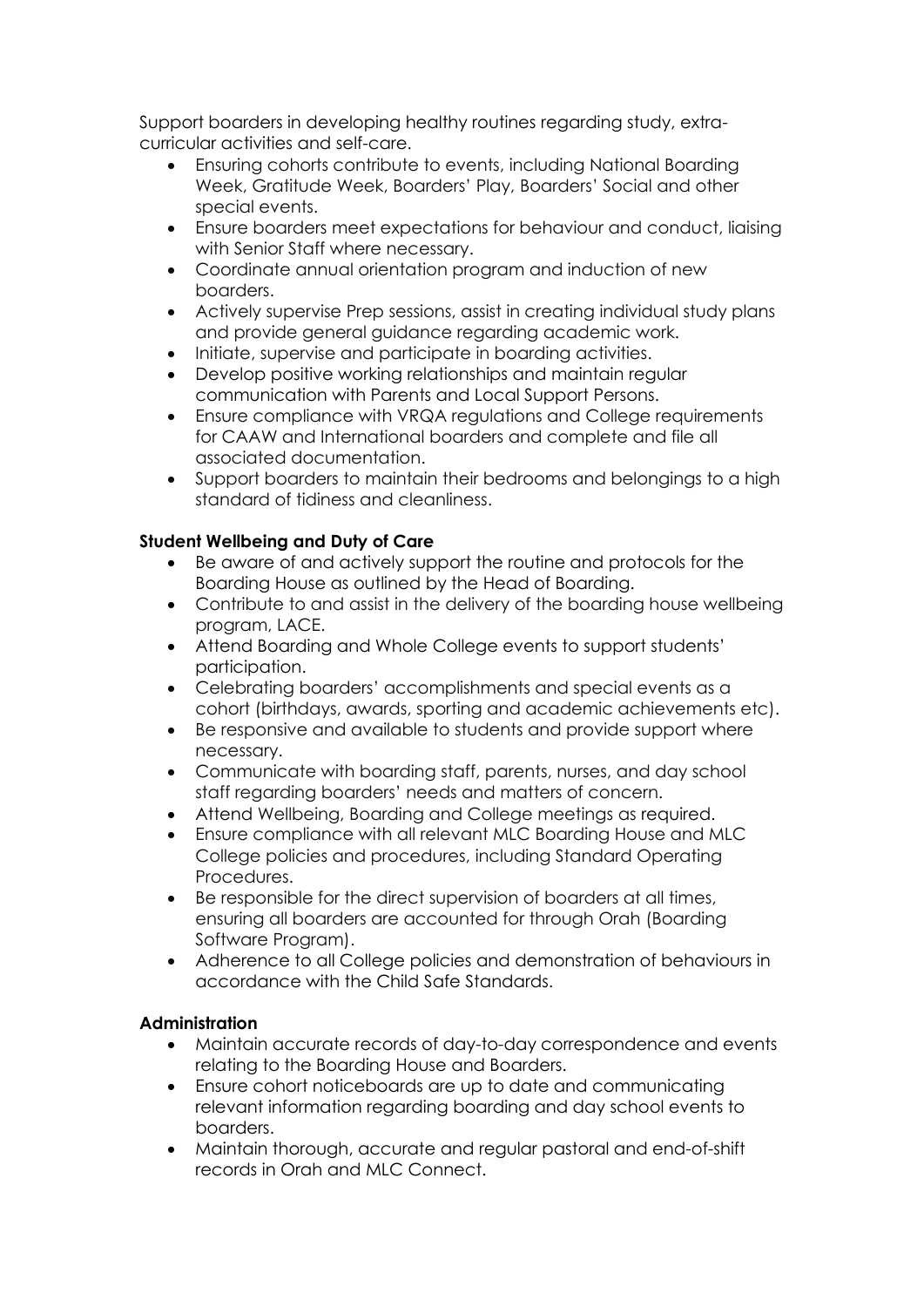• Carry out administrative and operational duties associated with the running of the Boarding House, including but not limited to: Security duties, managing visitors and other day-to-day matters related to the running of the boarding house.

# **Boarding House Life**

- Encourage students to see the boarding house as a 'home away from home', through fostering a sense of belonging and creating a supportive, friendly and positive community.
- Ensure the Boarding House is an environment where each Boarders' self-esteem and sense of worth are enhanced and where values of responsibility, respect and compassion are fostered.
- Take pride in the Boarding House and its surrounds by ensuring its cleanliness and tidiness and aesthetic appeal.
- Encourage all boarders to demonstrate sensitivity and respects for others' perspectives, opinions, personality, culture and values.
- Model courteous and respectful behaviour and encourage the same from boarders.
- Be willing to undertake extra duties outside of normal shift hours.

# **Health and Safety**

- Escort students to hospital and health centre visits as required.
- Be familiar with emergency procedures and implement them where necessary.
- Report all hazards and OHS issues per MLC Policies and procedures.
- Complete and lodge Incident Reports in a timely manner.

# **Person Specification**

Whilst initiative and resourcefulness are integral to this position, routine is vital. Decisions are to be made in strict accordance with the policies of the Boarding House and College. The Head of Boarding is available for advice when needed.

### **Qualifications:**

- Current Victorian Institute of Teaching (VIT) Registration **OR** Current Working with Children Check
- First Aid Qualification Level 2
- Anaphylaxis and CPR Qualifications

### **Essential Criteria (competencies, qualifications, knowledge and experience):**

- An understanding of the boarding environment and a genuine interest in young people and their wellbeing, learning and development.
- Commitment and contribution to the ongoing development and growth of Boarding at MLC.
- Have an understanding of active supervision and duty of care and Child Safety within a boarding context.
- Demonstrate ability to work independently and as part of a cohesive team.
- Patient and fair and a high degree of emotional intelligence.